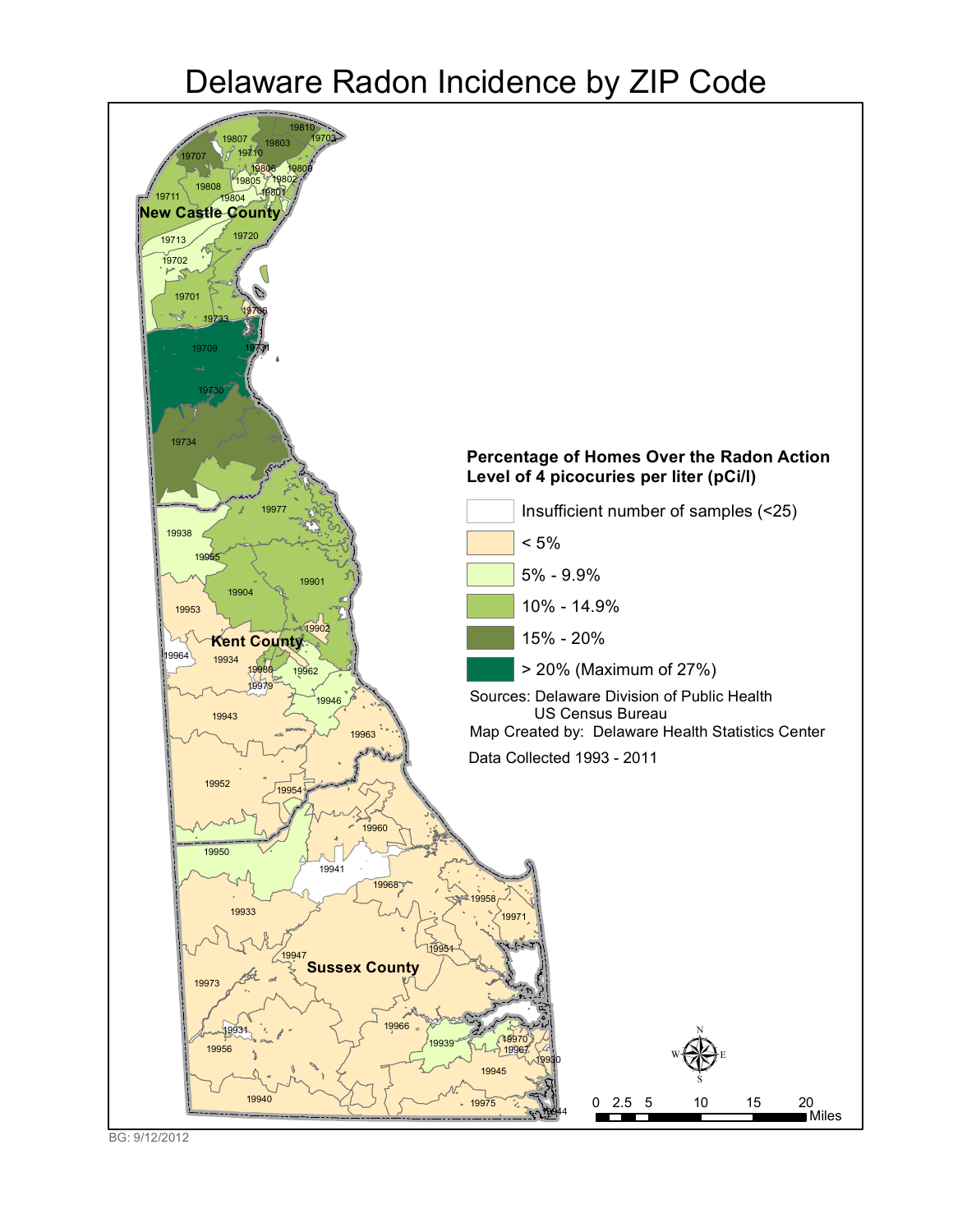### **Overview of Radon in Delaware**

The Division of Public Health's Radon Program has reviewed recent and historic in-home radon testing data to identify areas where in-home radon is more likely to be elevated. The purpose of the review was to restate the general distribution of radon in Delaware homes. Radon is the leading cause of lung cancer for non-smokers.

#### *Radon Source and Movement*

Radon is a naturally occurring radioactive gas that is part of the radioactive decay series of uranium. Uranium, and therefore radon, is present in essentially all rock types and is found world-wide. The potential for elevated radon in a home is dependent on many factors but can be summarized to include:

- The amount of uranium and radon in the rock and soil
- The closeness of the radon source to the surface
- The ease of the radon gas movement in the soil
- Home characteristics such as square footage in contact with the soil
- Ease of gas movement from the soil into the home
- Air movement within the home that may aid in gas accumulation or dissipation

Further, heavy precipitation and barometric pressure changes at the time of sampling can drastically affect the sample results.

#### *In-home Testing Data*

Radon test data from inside homes, specifically in basements, and to lesser extent first floors, have been collected since 1995. The data is organized by ZIP code. Street address data is very sparse. The data set includes approximately 35,700 tests (through the year 2011), of which over 37,500 came from tests conducted in New Castle County. The USEPA has set a radon action level of 4 picocuries per liter (pCi/l). Homes at or above this value are considered to be elevated and steps should be taken to reduce the concentration. For New Castle County the average percentage of homes over 4 pCi/l is 13%, with individual ZIP code areas (with more than 25 samples) ranging from less than 1% to 27%. For Kent County the percentage considered elevated is 10% with ZIP code areas ranging from less than 1% to 13%. For Sussex County the percentage elevated is 2.4% with ZIP code areas ranging from less than 1% to 6%.

In Delaware there are two general areas that exhibit the highest potential for elevated radon in homes. Both areas are in New Castle County and appear to be associated with granitic rocks in northern New Castle County and certain unconsolidated sediments in southern New Castle County, which agrees with information published by the USGS and EPA.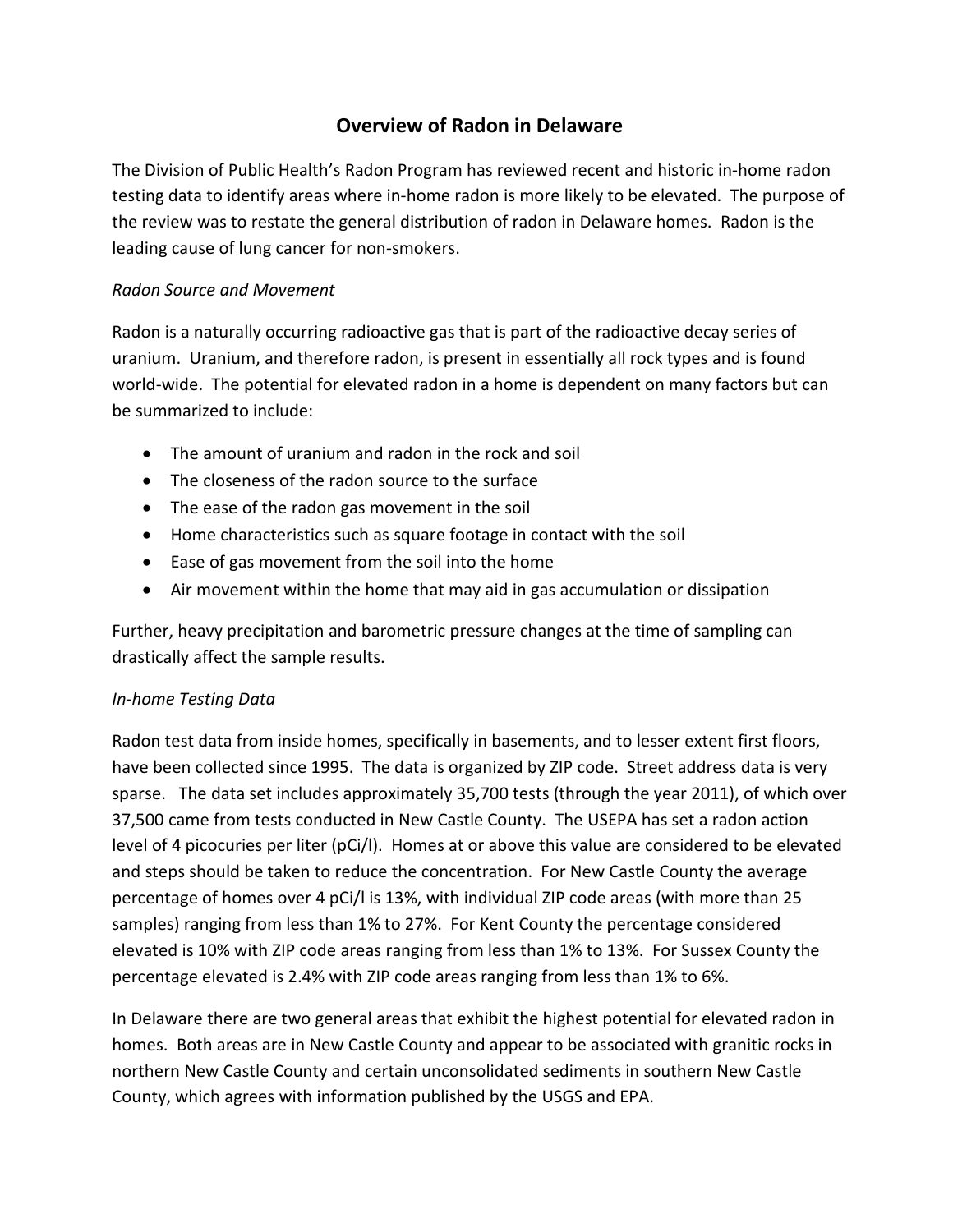The ZIP code areas with the highest percentages over the EPA action level are Middletown (27%) and Odessa (22%). The ZIP code areas having between 15%-20% over the action level are Townsend (17%), Arden (17%), Hockessin (17%), and Talleyville (15%). These areas coincide with areas expected to have the highest potential for elevated radon due to the previously mentioned factors.

The ZIP codes in Kent and Sussex Counties have lower percentages of homes over the USEPA Action Level; with Smyrna (13%) and Dover (12%) being the highest. Additionally Clayton, Frederica and Magnolia areas exhibited 7% - 8%. In Sussex County Greenwood (5%) and Dagsboro (6%) were the highest in elevated testing percentages. The Lewes and Milton ZIP codes had 4% over the USEPA action level.

Although much of this information has been previously reviewed and used by the USEPA, their purpose was to approximate average indoor radon concentrations for entire counties. When using the information to determine the potential for elevated homes on a local level, a more useful tool is made available to the citizens of Delaware.

The Division of Public Health has always recommended that all homes be tested for radon. It is the leading cause of lung cancer for non-smokers. Even homes located in areas of low radon potential do have measurable radon levels and can be elevated. Home owners are encouraged to test their homes every few years to better understand their lung cancer risks due to radon.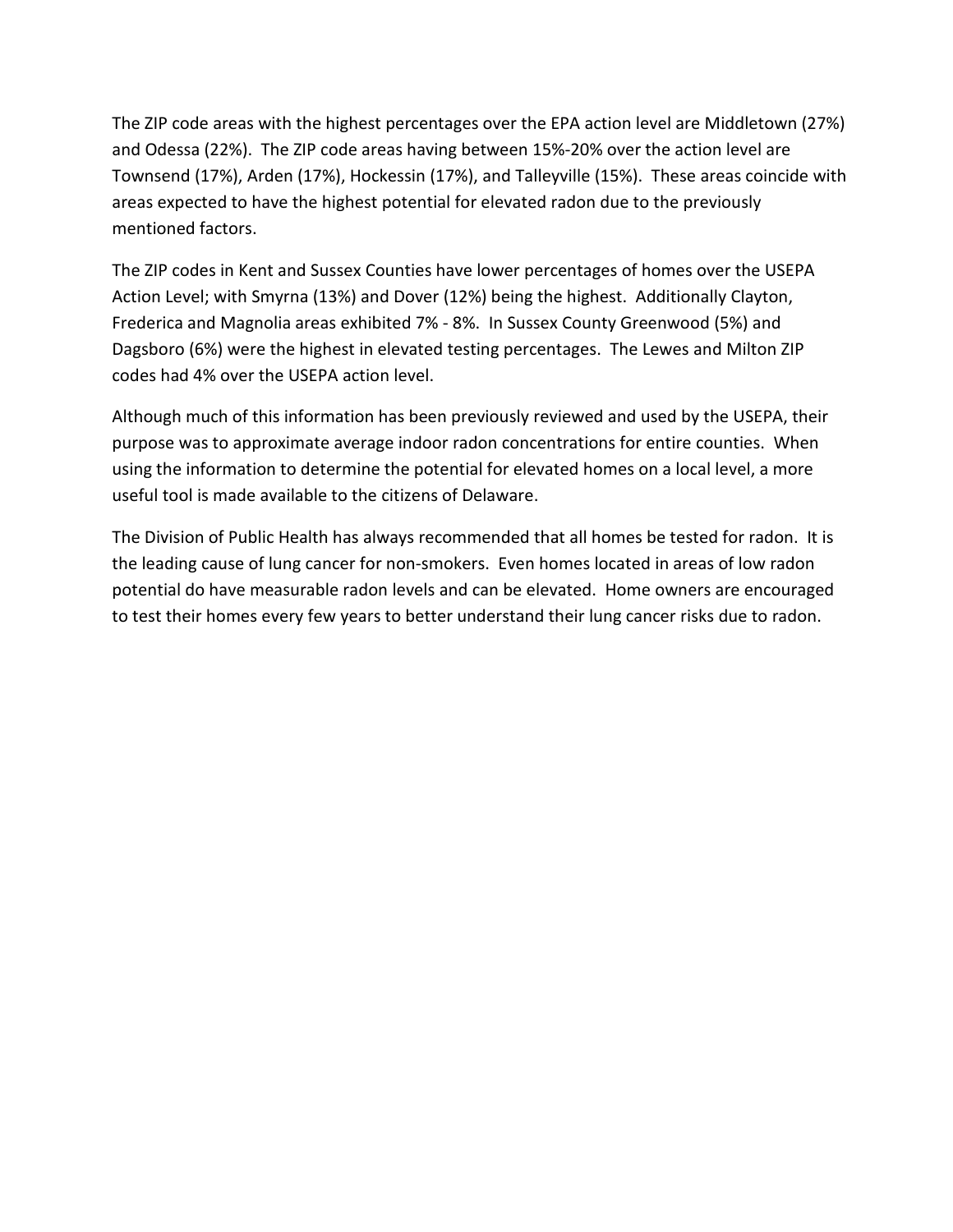## **Radon Test Data by ZIP Code**

| <b>New Castle County</b> |                |                  |                     |                           |  |  |  |
|--------------------------|----------------|------------------|---------------------|---------------------------|--|--|--|
| ZIP Code*                | <b>Tests</b>   | $>4$ pCi/l       | % > 4 pci/ $I^{**}$ | Town/Area                 |  |  |  |
| 19701                    | 1928           | 228              | 11.8%               | Bear (incl. Kirkwood)     |  |  |  |
| 19702                    | 2400           | 198              | 8.3%                | Christiana                |  |  |  |
| 19703                    | 621            | 64               | 10.3%               | Claymont                  |  |  |  |
| 19706                    | 71             | 3                | 4.2%                | <b>Delaware City</b>      |  |  |  |
| 19707                    | 2300           | 386              | 16.8%               | Hockessin (incl. Yorklyn) |  |  |  |
| 19709                    | 2008           | 540              | 26.9%               | Middletown                |  |  |  |
| 19710                    | 29             | 3                | 10.3%               | Montchanin                |  |  |  |
| 19711                    | 4190           | 567              | 13.5%               | <b>Newark</b>             |  |  |  |
| 19713                    | 1037           | 62               | 6.0%                | <b>Newark</b>             |  |  |  |
| 19714                    | $\mathbf{1}$   | $\mathbf 0$      |                     | <b>Newark</b>             |  |  |  |
| 19715                    | $\overline{7}$ | $\boldsymbol{0}$ |                     | <b>Newark</b>             |  |  |  |
| 19717                    | 3              | $\mathbf 0$      |                     | <b>Newark</b>             |  |  |  |
| 19718                    | $\mathbf{1}$   | $\mathbf 0$      |                     | <b>Newark</b>             |  |  |  |
| 19719                    | $\mathbf{1}$   | $\mathbf 0$      |                     | <b>Newark</b>             |  |  |  |
| 19720                    | 2089           | 237              | 11.3%               | <b>New Castle</b>         |  |  |  |
| 19730                    | 68             | 15               | 22.1%               | Odessa                    |  |  |  |
| 19731                    | 14             | $\overline{1}$   |                     | <b>Port Penn</b>          |  |  |  |
| 19732                    | 28             | $\mathbf{1}$     | 3.6%                | Rockland                  |  |  |  |
| 19733                    | 14             | 5                |                     | <b>Saint Georges</b>      |  |  |  |
| 19734                    | 300            | 51               | 17.0%               | Townsend                  |  |  |  |
| 19735                    | $\mathbf{1}$   | $\overline{0}$   |                     | Winterthur                |  |  |  |
| 19801                    | 328            | 22               | 6.7%                | Wilmington                |  |  |  |
| 19802                    | 742            | 47               | 6.3%                | Edgemoor                  |  |  |  |
| 19803                    | 2955           | 450              | 15.2%               | Talleyville               |  |  |  |
| 19804                    | 945            | 77               | 8.1%                | Newport                   |  |  |  |
| 19805                    | 1471           | 95               | 6.5%                | Elsmere                   |  |  |  |
| 19806                    | 938            | 35               | 3.7%                | Wilmington                |  |  |  |
| 19807                    | 1263           | 149              | 11.8%               | Greenville                |  |  |  |
| 19808                    | 2989           | 332              | 11.1%               | Marshallton               |  |  |  |
| 19809                    | 1075           | 154              | 14.3%               | Edgemoor                  |  |  |  |
| 19810                    | 2655           | 457              | 17.2%               | Arden                     |  |  |  |
| 19880                    | 3              | $\overline{2}$   |                     | Wilmington                |  |  |  |